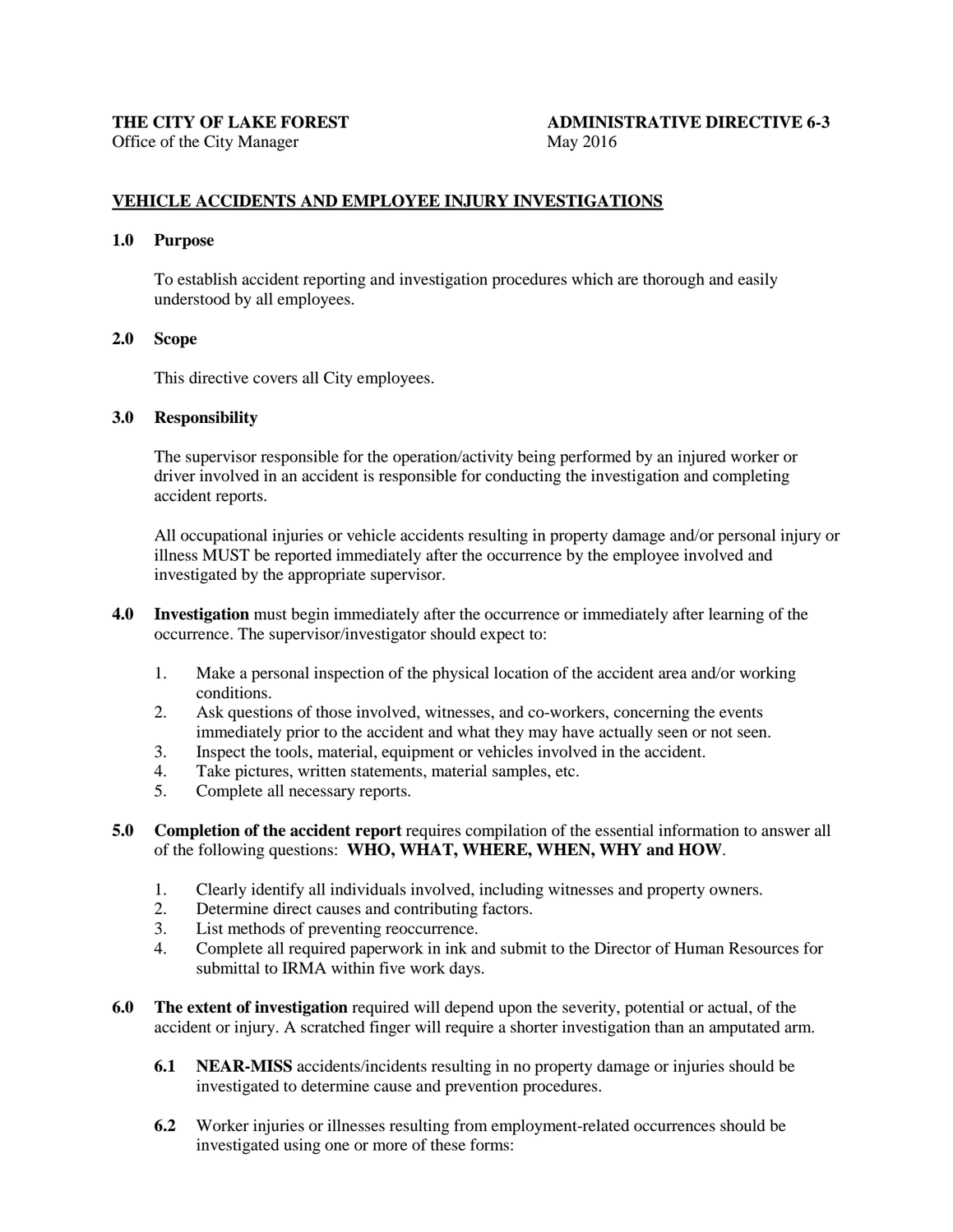- A. Incident/First Aid Report.
- B. Supervisor/Investigation Report.
- C. Employer's First Report of Injury.
- **6.3** Motor vehicle accidents, property damage (theft, burglary, vandalism, etc.), and general liability accidents (citizen complaints, slip, trip, fall, etc.) shall be investigated using the following forms:
	- A. IRMA Non-Workers Compensation Accident Report Form

## **7.0 Reporting Motor Vehicle Accidents**

### **7.1 Accident Definition**

Whenever a municipal vehicle comes into contact with any person, animal, other vehicle or other inanimate object in a manner which results in death, injury or property damage in any amount, including damage to the municipal vehicle, an accident will be considered to have occurred.

When an accident occurs, the police WILL be called to the scene to investigate the accident whenever other persons, property or injuries are involved. The police shall conduct an investigation, which shall include photos, witness statements, etc.

### **7.2 Employee and Supervisor Report**

The **EMPLOYEE** is responsible for giving his/her supervisor enough information for the supervisor to complete all applicable sections of the Non-Workers Compensation Accident Report form during an employee/supervisor interview concerning the circumstances surrounding the accident. The supervisor shall sign the form in the appropriate location.

The SUPERVISOR shall respond to the scene and take photographs of the scene, damage, vehicles, and/or equipment involved in the accident.

The **SUPERVISOR** shall obtain a copy of the Police Accident Report as soon as it is available, ensure that the Non-Workers Compensation Accident Report form is complete and forward all copies of all reports to the Department Safety Coordinator, who will forward them to the Director of Human Resources for submittal to IRMA within 5 days of the accident.

The **SUPERVISOR** shall work with Fleet Maintenance to obtain an estimate for repairs of the municipal vehicle and for any municipal property damaged and include such information with reports forwarded as noted above.

If the employee involved in the accident claims that equipment malfunction, (such as brakes) contributed to the accident, the **SUPERVISOR** shall immediately have the vehicle examined and checked for defects.

The Human Resources Director will forward the accident reports to the IRMA Claims Representative and will respond to requests for additional information and investigation.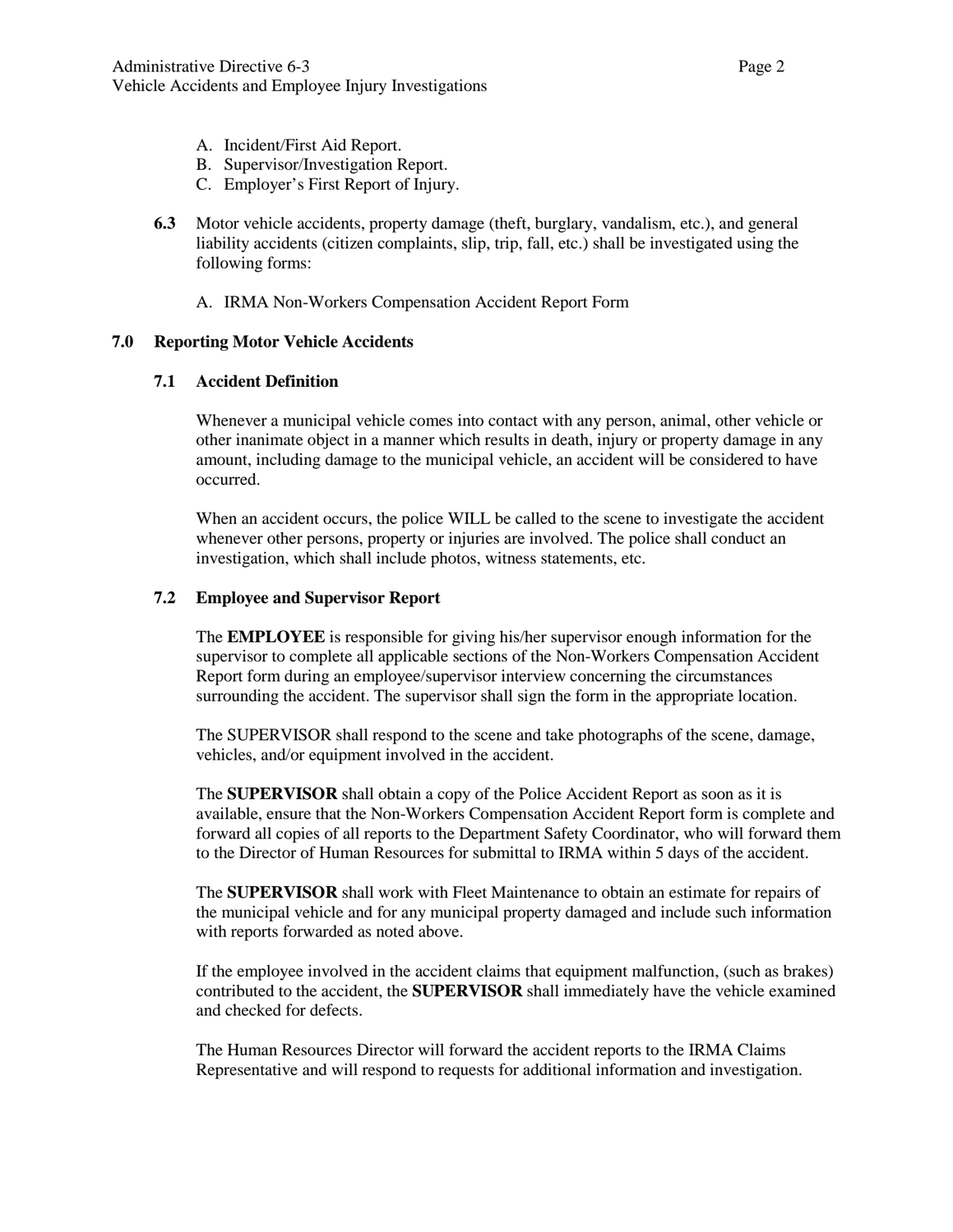## **7.3 How to Complete Non-Workers Compensation Accident Report Form**

The Non-Workers Compensation Accident Report form must be completed within 24 hours of the loss. When the form is entirely completed, it shall be forwarded to the Human Resources Department.

The Non-Workers Compensation Accident Report form should be accompanied or followed shortly thereafter by a police report and estimate of repair if the damages incurred are under \$1,500. If damages are over \$1,500, an independent appraiser will be assigned to inspect the vehicle in order to perform an appraisal of damages for use by the claims adjuster.

In the event that the vehicle is a potential economic total loss, the insurance adjuster should be notified immediately.

**7.4** The Supervisor responsible for investigation of any employee's accident SHALL NOT consider the simple filling in of the blanks as having investigated an accident. Supervisors must **examine the accident scene**, probe for **details**, and attempt to determine the **DIRECT CAUSE(S)** and **CONTRIBUTING FACTORS** that resulted in the accident.

### **8.0 Reporting Damage to Property and General Liability Accidents/Damages**

### **8.1 Damage to Property**

Whenever any real or personal property owned by or under the care, custody and control of the municipality is accidentally damaged, the incident must be investigated and reported on the Non-Workers Compensation Accident Report form.

This report should be utilized in the following instances.

- 1. Direct loss to property resulting from natural hazards (i.e., lightning, wind, etc.).
- 2. Direct loss to property resulting from fire.<br>3. Theft, burglary, vandalism or other crime
- Theft, burglary, vandalism or other crime losses.
- 4. Direct loss to property resulting from an auto accident damage caused by a third party.
- 5. Boiler and/or machinery losses.

The Non-Workers Compensation Accident Report form should be accompanied by a police report, newspaper account, photos, repair estimates and/or bills, and any other supporting materials to aid IRMA in the investigation and prompt handling of these types of losses. In the event of an extensive/serious loss, IRMA must be notified immediately.

Property loss that is a result of damage to City property or equipment caused by an employee where the damage is \$2,500 or less must be reported on the Non-Workers Compensation Accident Report form, but it will not be submitted to IRMA. Repair or replacement costs will be borne by the Department's budget.

# **8.2 General Liability Accidents/Incidents**

Municipal supervisors and employees are to insure that all **GENERAL LIABILITY** accidents or incidents are properly reported and investigated. Citizens involved in adverse incidents are to be encouraged to complete the Non-Workers Compensation Accident Report form.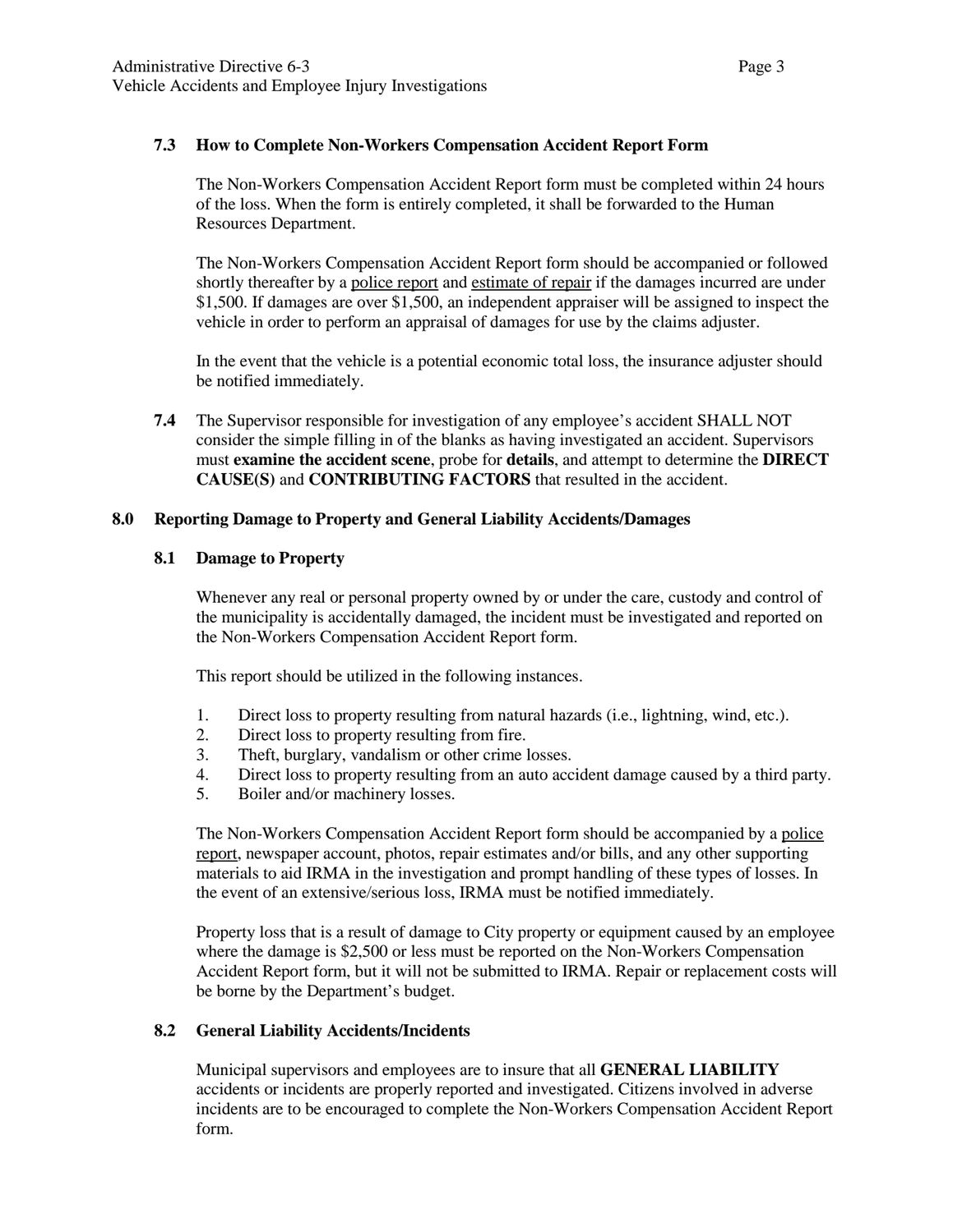Citizens are to be instructed to contact the Human Resources Department so a form can be completed, or they can be completed by the supervisor at the scene.

The safety coordinator shall assign a supervisor having responsibility over the area where the incident occurred to conduct an investigation and complete the Non-Workers Compensation Accident Report form. The Police Department may also be required to conduct an investigation of the incident.

Whenever a municipal supervisor becomes aware of an accident or incident of a GENERAL LIABILITY nature, he/she shall investigate and report same using the Non-Workers Compensation Accident Report form. This report form shall be used to report any number of incident/accident situations, such as:

- 1. Public fall down occurrences, i.e., person alleges to have been caused to trip and fall due to defect in the public sidewalk; slip and fall due to ice and snow; slip, trip, or fall on stairs; slip and fall on wet floor, etc.
- 2. Police-related activities e.g., alleged police brutality or violations of the individual's civil rights; damage to property resulting from the apprehension of a criminal suspect; injury to an innocent bystander during the apprehension of a criminal suspect, etc.
- 3. Damage to private property as a result of sewer back up or flooding.
- 4. Third party alleges damage and/or personal injury as a result of striking a pothole, sewer drain, open drain, open manhole, or unbarricaded construction area, malfunctioning traffic controls, etc.
- 5. Accidents and injuries arising from park and recreational activities.

# **9.0 Reporting On-the-Job Injuries**

### **9.1 Incident/First Aid Only Report**

The injured employee and his/her supervisor shall immediately complete Form SI-001 whenever an injured employee required on-the-job first aid or complains of minor pain resulting from work activities (treatment away from the job site is not required). In the process of completing Incident/First Aid Only Report, the supervisor shall evaluate the injury/complaint and determine if medical facility care should be obtained.

If an injury reported as First-Aid only later results in lost-time, the supervisor must advise the Director of Human Resources (Safety Coordinator) and file an updated Form 45.

# **9.2 Injuries Requiring Medical Treatment**

- 1. The injured employee shall immediately report to their supervisor any injuries requiring medical treatment.
- 2. The EMPLOYER'S FIRST REPORT OF INJURY, Form 45, shall be completed by the supervisor immediately upon learning of an industrial accident/injury that requires medical treatment (non-first aid) and shall be part of the basic investigation conducted by the supervisor. **This form must be signed by the Supervisor, not by the injured employee.** The supervisor must also complete a Supervisory Investigation form.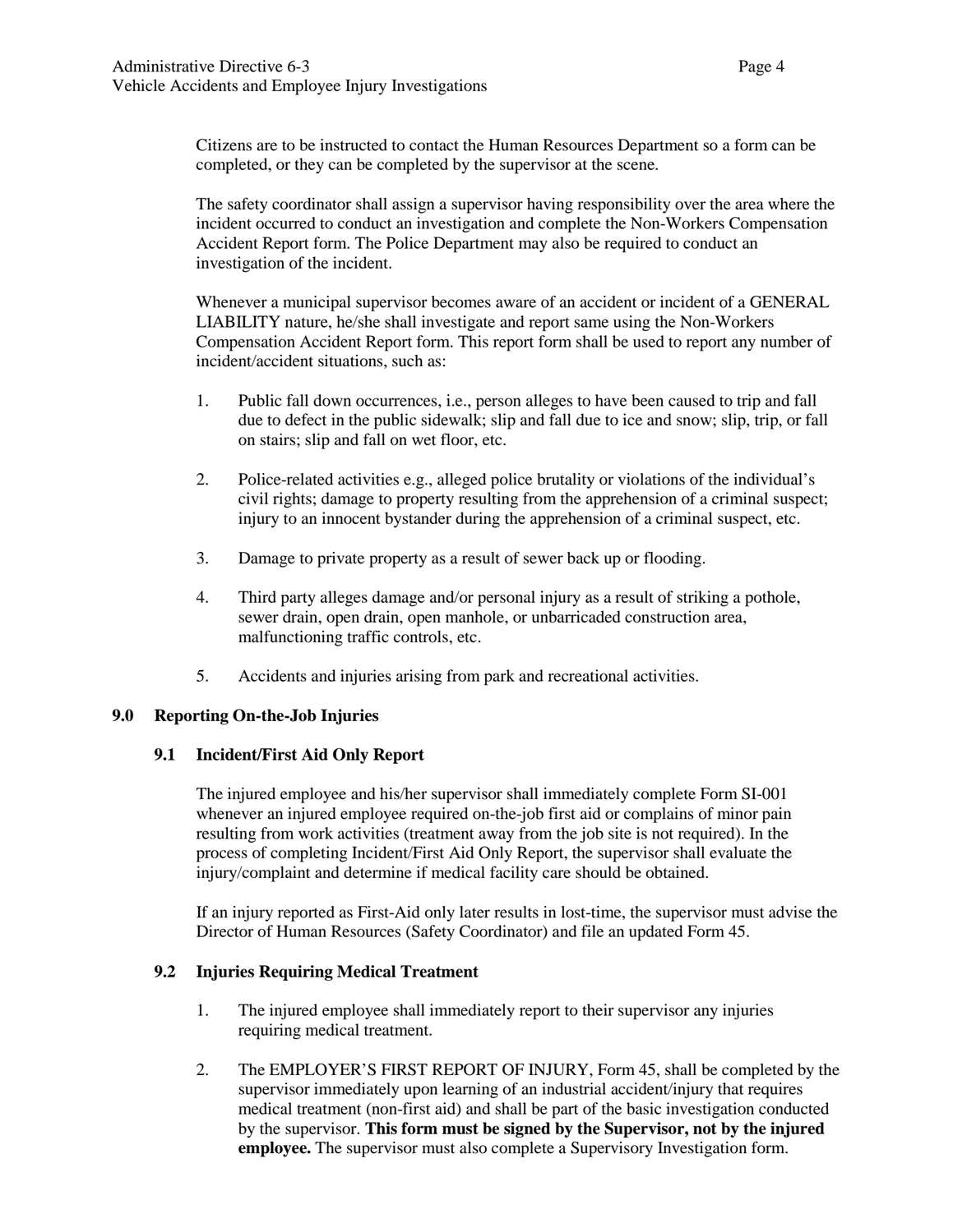The Safety Coordinator should be contacted immediately for assistance whenever the injury appears severe. Whenever the accident involves a municipal vehicle, use the Non-Workers Compensation Accident Report form.

3. Prior to returning to work (and each time the employee visits the doctor) the City's assigned medical services provider must complete a Duty Status Report, reporting employee ability to perform various work functions.

## **9.3** All **completed employee injury reports** are to be immediately distributed to the Human Resources Department.

Human Resources shall review the reports for completion and accident prevention possibilities and forward them to the Insurance Claims Department. The claims adjuster will evaluate each injury report and, if appropriate, file a copy with the Illinois Industrial Commission on behalf of the municipality.

All compensation drafts for Temporary Total Disability (TTD) benefits will be sent directly to the municipality by the insurance adjuster for disbursement to the employee. This process prevents overpayment to employees who have returned to work and all such overpayments should be returned to the insurance adjuster.

All MEDICAL EXPENSES will be paid directly by claims adjustment adjusters to the vendor.

**9.4** Reports submitted to the insurance adjuster for an employee injury resulting from auto accidents, arrests, animal bites, etc. should be accompanied by the **POLICE REPORT**.

The insurance adjuster will attempt subrogation to affect reinstatement of Work-Comp payments.

# **9.5 INJURY LOG**

Each department shall maintain an Injury Log on which all employees reported injuries (regardless of extent of injury) are recorded. These logs will be kept separate from the members personnel file, and can be secured with the medical files of that department.

### **9.6 Filing Reports with IRMA**

Work related injuries that require medical/hospital treatment require that the **Illinois Industrial Commission's First Report of Injury** (Form 45) be immediately forwarded to the insurance claims administrator with other required reports for processing of workers' compensation benefits for the injured employees. These injuries must be recorded on the **OSHA Log 300**, which is maintained by the Human Resources Department and which will provide the required annual posting.

**9.7** If the employee refuses treatment by the designated medical facility, intending instead to visit a doctor of his/her choice, the employee should be advised by the supervisor of the employer's right and need for a medical evaluation by the City's designated medical facility.